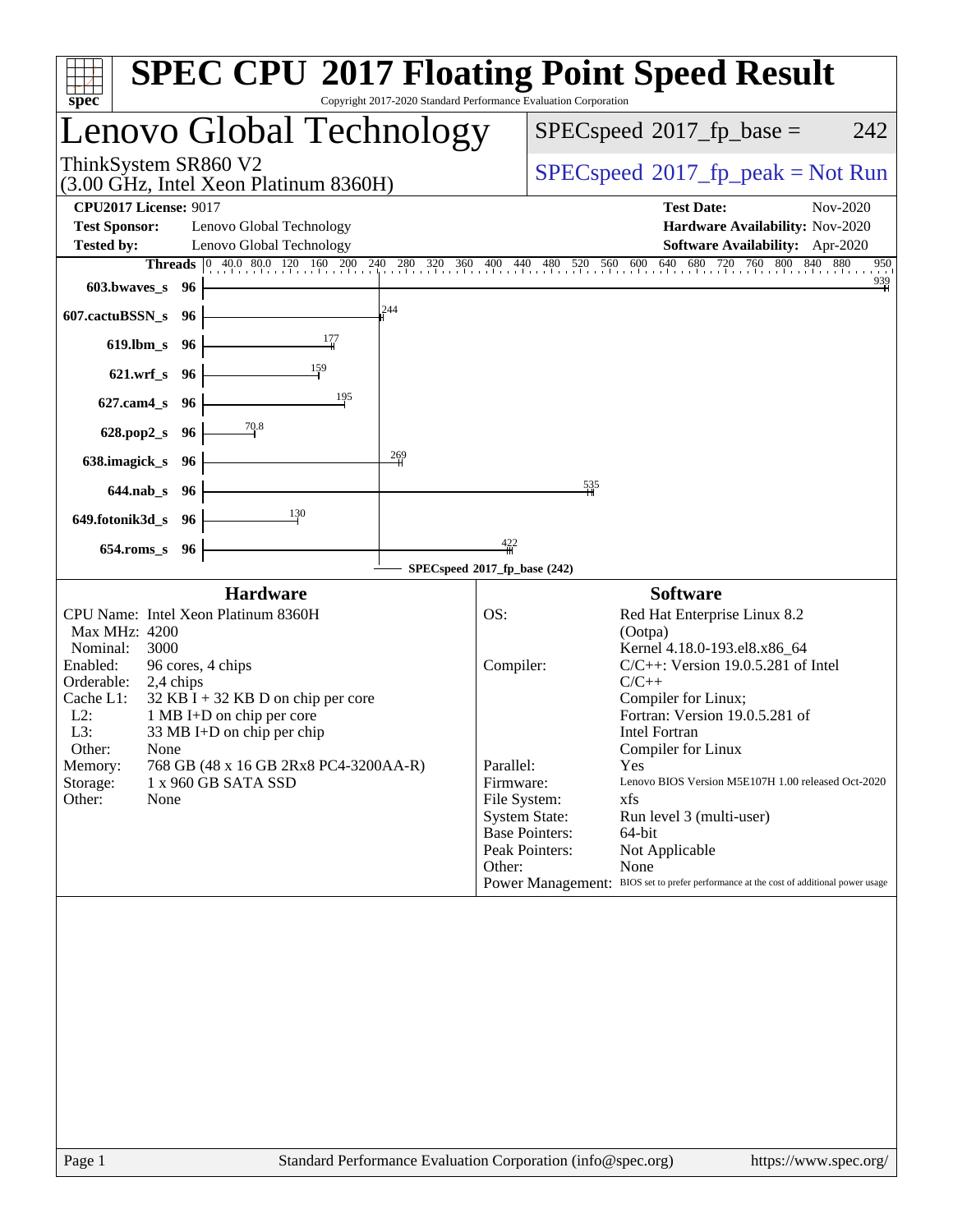

# Lenovo Global Technology

(3.00 GHz, Intel Xeon Platinum 8360H)

 $SPECspeed^{\circledcirc}2017_fp\_base = 242$  $SPECspeed^{\circledcirc}2017_fp\_base = 242$ 

### ThinkSystem SR860 V2<br>(3.00 GHz, Intel Yogn Platinum 8360H) [SPECspeed](http://www.spec.org/auto/cpu2017/Docs/result-fields.html#SPECspeed2017fppeak)®[2017\\_fp\\_peak = N](http://www.spec.org/auto/cpu2017/Docs/result-fields.html#SPECspeed2017fppeak)ot Run

**[CPU2017 License:](http://www.spec.org/auto/cpu2017/Docs/result-fields.html#CPU2017License)** 9017 **[Test Date:](http://www.spec.org/auto/cpu2017/Docs/result-fields.html#TestDate)** Nov-2020

**[Test Sponsor:](http://www.spec.org/auto/cpu2017/Docs/result-fields.html#TestSponsor)** Lenovo Global Technology **[Hardware Availability:](http://www.spec.org/auto/cpu2017/Docs/result-fields.html#HardwareAvailability)** Nov-2020 **[Tested by:](http://www.spec.org/auto/cpu2017/Docs/result-fields.html#Testedby)** Lenovo Global Technology **[Software Availability:](http://www.spec.org/auto/cpu2017/Docs/result-fields.html#SoftwareAvailability)** Apr-2020

#### **[Results Table](http://www.spec.org/auto/cpu2017/Docs/result-fields.html#ResultsTable)**

|                             | <b>Base</b>    |                |                |                |              |                | <b>Peak</b> |                |                |              |                |              |                |              |
|-----------------------------|----------------|----------------|----------------|----------------|--------------|----------------|-------------|----------------|----------------|--------------|----------------|--------------|----------------|--------------|
| <b>Benchmark</b>            | <b>Threads</b> | <b>Seconds</b> | Ratio          | <b>Seconds</b> | <b>Ratio</b> | <b>Seconds</b> | Ratio       | <b>Threads</b> | <b>Seconds</b> | <b>Ratio</b> | <b>Seconds</b> | <b>Ratio</b> | <b>Seconds</b> | <b>Ratio</b> |
| 603.bwayes s                | 96             | 62.9           | 938            | 62.5           | 943          | 62.8           | 939         |                |                |              |                |              |                |              |
| 607.cactuBSSN s             | 96             | 67.4           | 247            | 68.4           | 244          | 68.2           | 244         |                |                |              |                |              |                |              |
| $619.$ lbm s                | 96             | 29.7           | 177            | 29.0           | 180          | 29.7           | 177         |                |                |              |                |              |                |              |
| $621.wrf$ s                 | 96             | 83.0           | 159            | 83.1           | 159          | 83.3           | 159         |                |                |              |                |              |                |              |
| $627$ .cam4 s               | 96             | 45.6           | 195            | 45.4           | 195          | 45.6           | 194         |                |                |              |                |              |                |              |
| $628.pop2_s$                | 96             | 168            | 70.7           | 167            | 71.0         | 168            | 70.8        |                |                |              |                |              |                |              |
| 638.imagick_s               | 96             | 53.5           | 269            | 53.7           | 269          | 52.6           | 274         |                |                |              |                |              |                |              |
| $644$ .nab s                | 96             | 32.5           | 537            | 32.7           | 535          | 33.0           | 529         |                |                |              |                |              |                |              |
| 649.fotonik3d s             | 96             | 70.1           | <b>130</b>     | 70.0           | 130          | 70.1           | 130         |                |                |              |                |              |                |              |
| $654$ .roms s               | 96             | 37.3           | 422            | 37.0           | 426          | 37.6           | 419         |                |                |              |                |              |                |              |
| $SPECspeed*2017_fp\_base =$ |                |                | 242            |                |              |                |             |                |                |              |                |              |                |              |
| $SPECspeed*2017_fp\_peak =$ |                |                | <b>Not Run</b> |                |              |                |             |                |                |              |                |              |                |              |

Results appear in the [order in which they were run.](http://www.spec.org/auto/cpu2017/Docs/result-fields.html#RunOrder) Bold underlined text [indicates a median measurement](http://www.spec.org/auto/cpu2017/Docs/result-fields.html#Median).

#### **[Operating System Notes](http://www.spec.org/auto/cpu2017/Docs/result-fields.html#OperatingSystemNotes)**

Stack size set to unlimited using "ulimit -s unlimited"

#### **[Environment Variables Notes](http://www.spec.org/auto/cpu2017/Docs/result-fields.html#EnvironmentVariablesNotes)**

Environment variables set by runcpu before the start of the run: KMP\_AFFINITY = "granularity=fine,compact" LD\_LIBRARY\_PATH = "/home/cpu2017-1.1.0-ic19.0u5-2/lib/intel64" OMP\_STACKSIZE = "192M"

#### **[General Notes](http://www.spec.org/auto/cpu2017/Docs/result-fields.html#GeneralNotes)**

 Binaries compiled on a system with 1x Intel Core i9-9900K CPU + 64GB RAM memory using Redhat Enterprise Linux 8.0 Transparent Huge Pages disabled by default echo never > /sys/kernel/mm/transparent\_hugepage/enabled echo never > /sys/kernel/mm/transparent\_hugepage/defrag Prior to runcpu invocation Filesystem page cache synced and cleared with: sync; echo 3> /proc/sys/vm/drop\_caches NA: The test sponsor attests, as of date of publication, that CVE-2017-5754 (Meltdown) is mitigated in the system as tested and documented. Yes: The test sponsor attests, as of date of publication, that CVE-2017-5753 (Spectre variant 1) is mitigated in the system as tested and documented. Yes: The test sponsor attests, as of date of publication, that CVE-2017-5715 (Spectre variant 2) is mitigated in the system as tested and documented.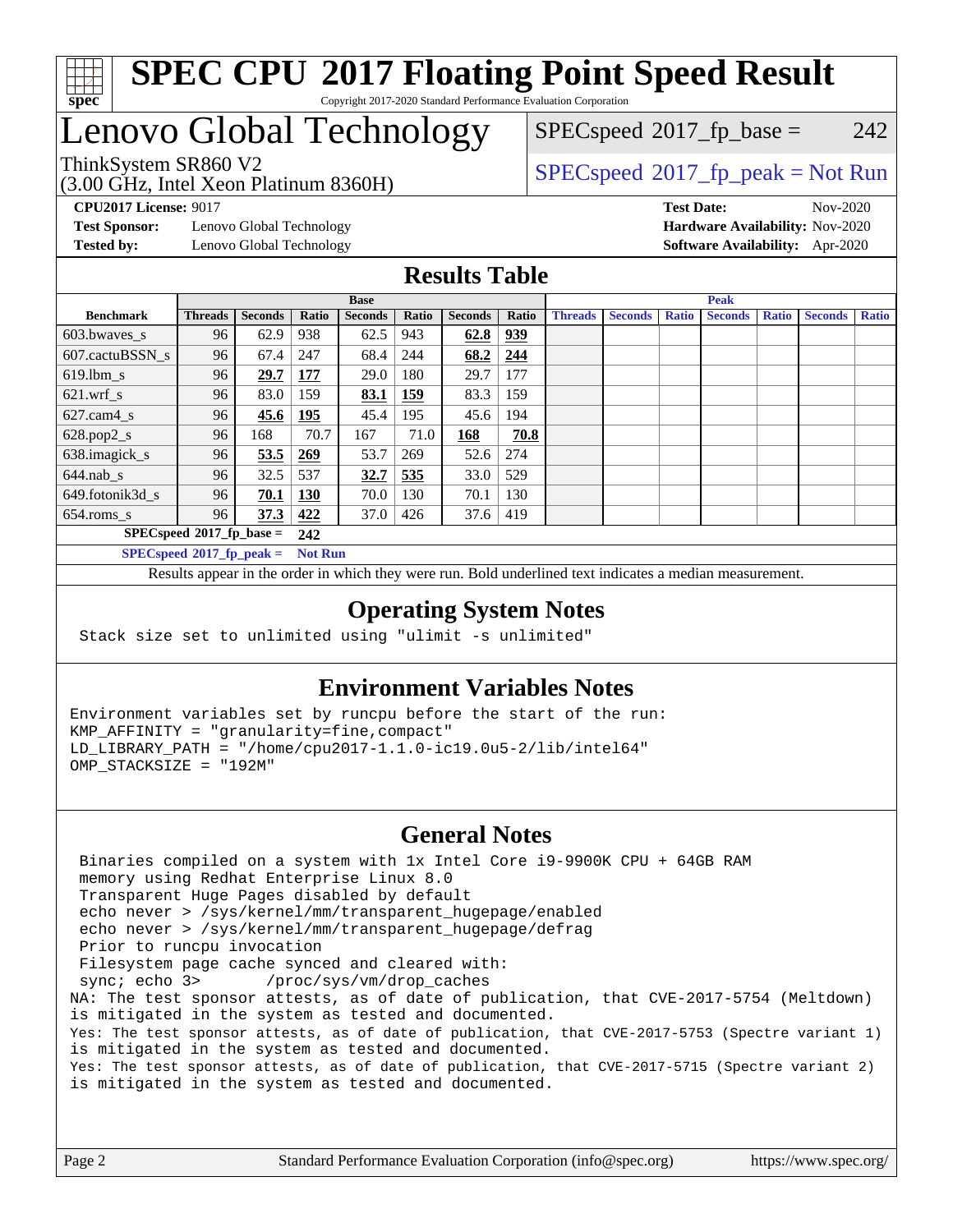| Lenovo Global Technology                                                                                                                                                                                                                                                                                                                              |                                                                                                                                                                          | $SPEC speed^{\circ}2017$ _fp_base =                                                                                                                                                                                                                                                                                                                                                                                                                                                                             | 242                                                                                   |
|-------------------------------------------------------------------------------------------------------------------------------------------------------------------------------------------------------------------------------------------------------------------------------------------------------------------------------------------------------|--------------------------------------------------------------------------------------------------------------------------------------------------------------------------|-----------------------------------------------------------------------------------------------------------------------------------------------------------------------------------------------------------------------------------------------------------------------------------------------------------------------------------------------------------------------------------------------------------------------------------------------------------------------------------------------------------------|---------------------------------------------------------------------------------------|
| ThinkSystem SR860 V2<br>(3.00 GHz, Intel Xeon Platinum 8360H)                                                                                                                                                                                                                                                                                         |                                                                                                                                                                          | $SPEC speed^{\circ}2017\_fp\_peak = Not Run$                                                                                                                                                                                                                                                                                                                                                                                                                                                                    |                                                                                       |
| <b>CPU2017 License: 9017</b><br><b>Test Sponsor:</b><br>Lenovo Global Technology<br><b>Tested by:</b><br>Lenovo Global Technology                                                                                                                                                                                                                     |                                                                                                                                                                          | <b>Test Date:</b>                                                                                                                                                                                                                                                                                                                                                                                                                                                                                               | Nov-2020<br>Hardware Availability: Nov-2020<br><b>Software Availability:</b> Apr-2020 |
|                                                                                                                                                                                                                                                                                                                                                       | <b>Platform Notes</b>                                                                                                                                                    |                                                                                                                                                                                                                                                                                                                                                                                                                                                                                                                 |                                                                                       |
| BIOS configuration:<br>Choose Operating Mode set to Maximum Performance and then set it to Custom Mode<br>MONITOR/MWAIT set to Enabled<br>Hyper-Threading set to Disabled<br>Adjacent Cache Prefetch set to Disabled<br>Sysinfo program /home/cpu2017-1.1.0-ic19.0u5-2/bin/sysinfo                                                                    |                                                                                                                                                                          |                                                                                                                                                                                                                                                                                                                                                                                                                                                                                                                 |                                                                                       |
| Rev: r6365 of 2019-08-21 295195f888a3d7edble6e46a485a0011<br>running on localhost.localdomain Wed Nov 18 02:18:14 2020                                                                                                                                                                                                                                |                                                                                                                                                                          |                                                                                                                                                                                                                                                                                                                                                                                                                                                                                                                 |                                                                                       |
| SUT (System Under Test) info as seen by some common utilities.<br>For more information on this section, see<br>https://www.spec.org/cpu2017/Docs/config.html#sysinfo                                                                                                                                                                                  |                                                                                                                                                                          |                                                                                                                                                                                                                                                                                                                                                                                                                                                                                                                 |                                                                                       |
| model name: $Intel(R)$ Xeon(R) Platinum 8360H CPU @ 3.00GHz<br>"physical id"s (chips)<br>4<br>96 "processors"<br>cpu cores : 24<br>siblings : 24                                                                                                                                                                                                      |                                                                                                                                                                          | cores, siblings (Caution: counting these is hw and system dependent. The following<br>excerpts from /proc/cpuinfo might not be reliable. Use with caution.)<br>physical 0: cores 0 1 2 3 4 5 8 9 10 11 12 13 16 17 18 19 20 21 24 25 26 27 28 29<br>physical 1: cores 0 1 2 3 4 5 8 9 10 11 12 13 16 17 18 19 20 21 24 25 26 27 28 29<br>physical 2: cores 0 1 2 3 4 5 8 9 10 11 12 13 16 17 18 19 20 21 24 25 26 27 28 29<br>physical 3: cores 0 1 2 3 4 5 8 9 10 11 12 13 16 17 18 19 20 21 24 25 26 27 28 29 |                                                                                       |
| From 1scpu:<br>Architecture:<br>$CPU$ op-mode( $s$ ):<br>Byte Order:<br>CPU(s):<br>On-line CPU(s) list: $0-95$<br>Thread( $s$ ) per core:<br>Core(s) per socket:<br>Socket(s):<br>NUMA $node(s):$<br>Vendor ID:<br>CPU family:<br>Model:<br>Model name:<br>Stepping:<br>CPU MHz:<br>$CPU$ max $MHz$ :<br>CPU min MHz:<br>BogoMIPS:<br>Virtualization: | x86_64<br>$32$ -bit, $64$ -bit<br>Little Endian<br>96<br>1<br>24<br>4<br>4<br>GenuineIntel<br>6<br>85<br>11<br>1979.194<br>4200.0000<br>1200.0000<br>6000.00<br>$VT - x$ | $Intel(R) Xeon(R) Platinum 8360H CPU @ 3.00GHz$                                                                                                                                                                                                                                                                                                                                                                                                                                                                 |                                                                                       |
|                                                                                                                                                                                                                                                                                                                                                       | (Continued on next page)                                                                                                                                                 |                                                                                                                                                                                                                                                                                                                                                                                                                                                                                                                 |                                                                                       |
|                                                                                                                                                                                                                                                                                                                                                       |                                                                                                                                                                          |                                                                                                                                                                                                                                                                                                                                                                                                                                                                                                                 |                                                                                       |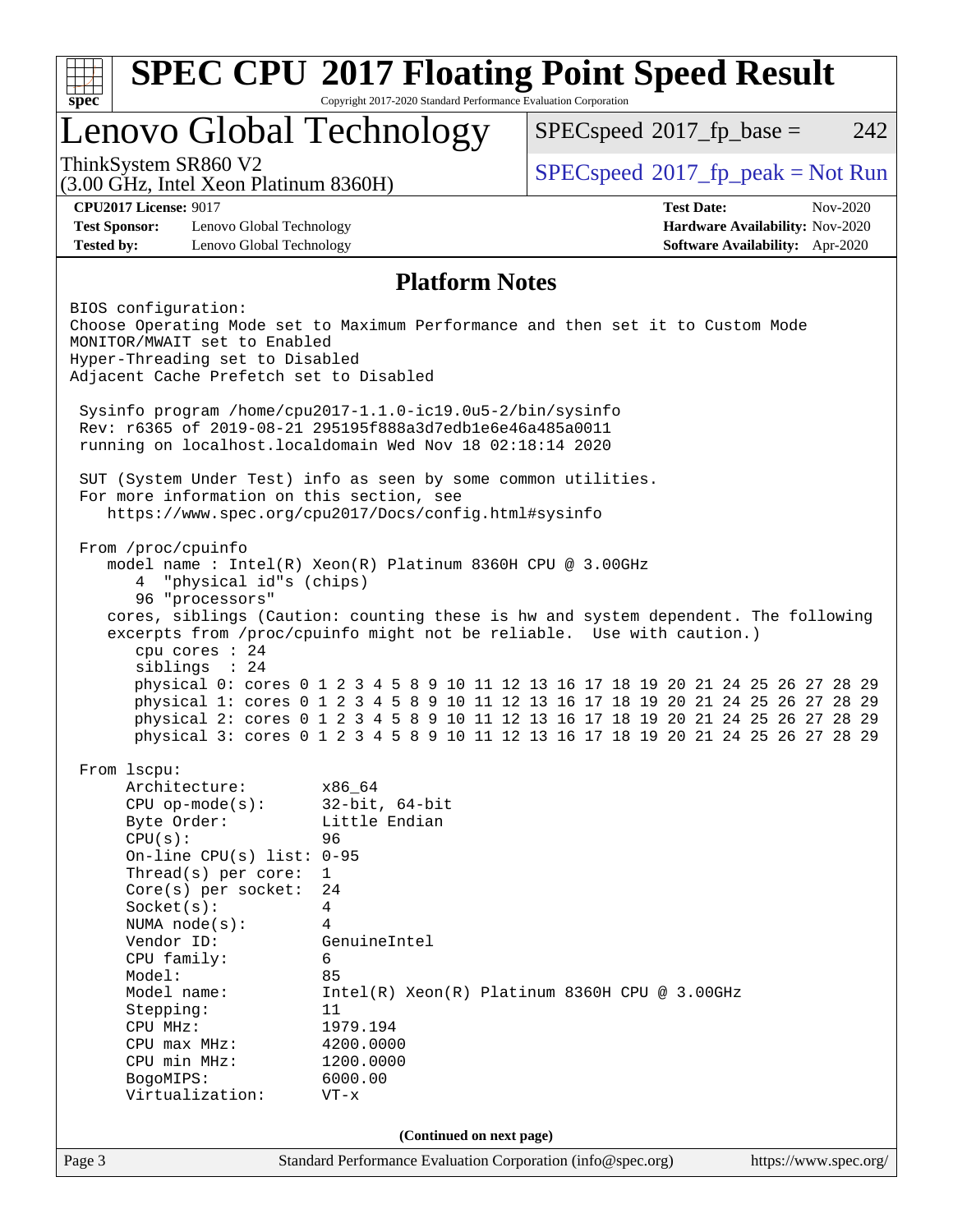

# Lenovo Global Technology

 $SPEC speed^{\circ}2017\_fp\_base = 242$ 

(3.00 GHz, Intel Xeon Platinum 8360H)

ThinkSystem SR860 V2  $\begin{array}{c} \text{SPEC speed} \textdegree 2017\_fp\_peak = Not Run \end{array}$ 

**[CPU2017 License:](http://www.spec.org/auto/cpu2017/Docs/result-fields.html#CPU2017License)** 9017 **[Test Date:](http://www.spec.org/auto/cpu2017/Docs/result-fields.html#TestDate)** Nov-2020

**[Test Sponsor:](http://www.spec.org/auto/cpu2017/Docs/result-fields.html#TestSponsor)** Lenovo Global Technology **[Hardware Availability:](http://www.spec.org/auto/cpu2017/Docs/result-fields.html#HardwareAvailability)** Nov-2020 **[Tested by:](http://www.spec.org/auto/cpu2017/Docs/result-fields.html#Testedby)** Lenovo Global Technology **[Software Availability:](http://www.spec.org/auto/cpu2017/Docs/result-fields.html#SoftwareAvailability)** Apr-2020

#### **[Platform Notes \(Continued\)](http://www.spec.org/auto/cpu2017/Docs/result-fields.html#PlatformNotes)**

| L1d cache:  |                         | 32K       |
|-------------|-------------------------|-----------|
| Lli cache:  |                         | 32K       |
| $L2$ cache: |                         | 1024K     |
| $L3$ cache: |                         | 33792K    |
|             | NUMA node0 CPU(s):      | $0 - 23$  |
|             | NUMA nodel CPU(s):      | $24 - 47$ |
|             | NUMA $node2$ $CPU(s)$ : | $48 - 71$ |
|             | NUMA $node3$ $CPU(s)$ : | $72 - 95$ |
|             |                         |           |

Flags: fpu vme de pse tsc msr pae mce cx8 apic sep mtrr pge mca cmov pat pse36 clflush dts acpi mmx fxsr sse sse2 ss ht tm pbe syscall nx pdpe1gb rdtscp lm constant\_tsc art arch\_perfmon pebs bts rep\_good nopl xtopology nonstop\_tsc cpuid aperfmperf pni pclmulqdq dtes64 monitor ds\_cpl vmx smx est tm2 ssse3 sdbg fma cx16 xtpr pdcm pcid dca sse4\_1 sse4\_2 x2apic movbe popcnt tsc\_deadline\_timer aes xsave avx f16c rdrand lahf\_lm abm 3dnowprefetch cpuid\_fault epb cat\_l3 cdp\_l3 invpcid\_single intel\_ppin ssbd mba ibrs ibpb stibp ibrs\_enhanced tpr\_shadow vnmi flexpriority ept vpid fsgsbase tsc\_adjust bmi1 hle avx2 smep bmi2 erms invpcid rtm cqm mpx rdt\_a avx512f avx512dq rdseed adx smap clflushopt clwb intel\_pt avx512cd avx512bw avx512vl xsaveopt xsavec xgetbv1 xsaves cqm\_llc cqm\_occup\_llc cqm\_mbm\_total cqm\_mbm\_local avx512\_bf16 dtherm ida arat pln pts pku ospke avx512\_vnni md\_clear flush\_l1d arch\_capabilities

 /proc/cpuinfo cache data cache size : 33792 KB

Page 4 Standard Performance Evaluation Corporation [\(info@spec.org\)](mailto:info@spec.org) <https://www.spec.org/> From numactl --hardware WARNING: a numactl 'node' might or might not correspond to a physical chip. available: 4 nodes (0-3) node 0 cpus: 0 1 2 3 4 5 6 7 8 9 10 11 12 13 14 15 16 17 18 19 20 21 22 23 node 0 size: 193120 MB node 0 free: 192784 MB node 1 cpus: 24 25 26 27 28 29 30 31 32 33 34 35 36 37 38 39 40 41 42 43 44 45 46 47 node 1 size: 193503 MB node 1 free: 193258 MB node 2 cpus: 48 49 50 51 52 53 54 55 56 57 58 59 60 61 62 63 64 65 66 67 68 69 70 71 node 2 size: 193530 MB node 2 free: 193011 MB node 3 cpus: 72 73 74 75 76 77 78 79 80 81 82 83 84 85 86 87 88 89 90 91 92 93 94 95 node 3 size: 193530 MB node 3 free: 193345 MB node distances: node 0 1 2 3 0: 10 20 20 20 1: 20 10 20 20 2: 20 20 10 20 3: 20 20 20 10 From /proc/meminfo **(Continued on next page)**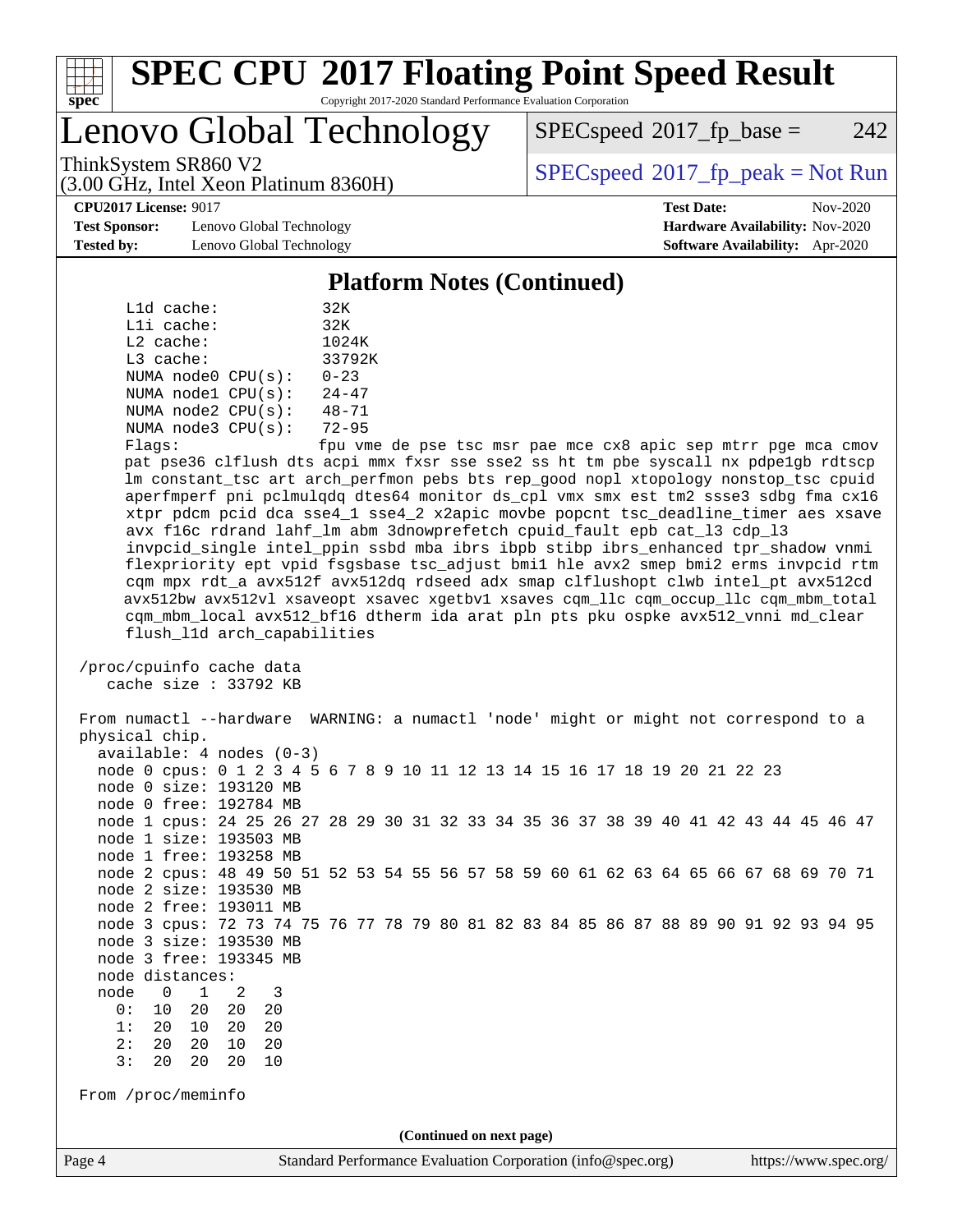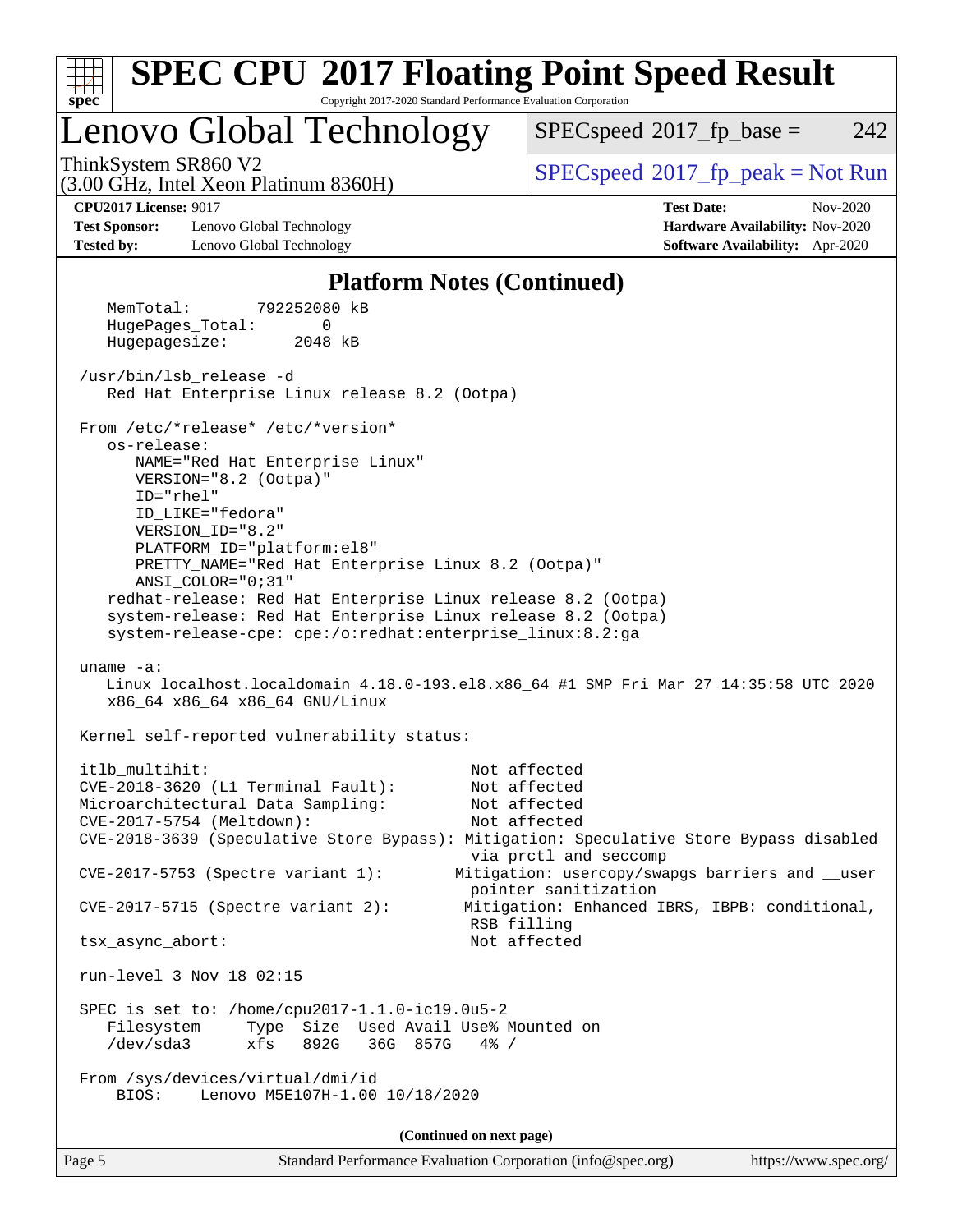

# Lenovo Global Technology

 $SPECspeed^{\circledcirc}2017_fp\_base = 242$  $SPECspeed^{\circledcirc}2017_fp\_base = 242$ 

(3.00 GHz, Intel Xeon Platinum 8360H)

ThinkSystem SR860 V2<br>  $\begin{array}{c} \text{SPEC speed} \text{?}2017 \text{ fp\_peak} = \text{Not Run} \end{array}$ 

**[Test Sponsor:](http://www.spec.org/auto/cpu2017/Docs/result-fields.html#TestSponsor)** Lenovo Global Technology **[Hardware Availability:](http://www.spec.org/auto/cpu2017/Docs/result-fields.html#HardwareAvailability)** Nov-2020 **[Tested by:](http://www.spec.org/auto/cpu2017/Docs/result-fields.html#Testedby)** Lenovo Global Technology **[Software Availability:](http://www.spec.org/auto/cpu2017/Docs/result-fields.html#SoftwareAvailability)** Apr-2020

**[CPU2017 License:](http://www.spec.org/auto/cpu2017/Docs/result-fields.html#CPU2017License)** 9017 **[Test Date:](http://www.spec.org/auto/cpu2017/Docs/result-fields.html#TestDate)** Nov-2020

#### **[Platform Notes \(Continued\)](http://www.spec.org/auto/cpu2017/Docs/result-fields.html#PlatformNotes)**

 Vendor: Lenovo Product: ThinkSystem SR860 V2 Product Family: ThinkSystem Serial: none

 Additional information from dmidecode follows. WARNING: Use caution when you interpret this section. The 'dmidecode' program reads system data which is "intended to allow hardware to be accurately determined", but the intent may not be met, as there are frequent changes to hardware, firmware, and the "DMTF SMBIOS" standard. Memory:

48x SK Hynix HMA82GR7CJR8N-XN 16 GB 2 rank 3200

(End of data from sysinfo program)

#### **[Compiler Version Notes](http://www.spec.org/auto/cpu2017/Docs/result-fields.html#CompilerVersionNotes)**

============================================================================== C | 619.lbm\_s(base) 638.imagick\_s(base) 644.nab\_s(base) ------------------------------------------------------------------------------ Intel(R) C Intel(R) 64 Compiler for applications running on Intel(R)  $64$ , Version 19.0.5.281 Build 20190815 Copyright (C) 1985-2019 Intel Corporation. All rights reserved. ------------------------------------------------------------------------------ ============================================================================== C++, C, Fortran | 607.cactuBSSN\_s(base) ------------------------------------------------------------------------------ Intel(R) C++ Intel(R) 64 Compiler for applications running on Intel(R)  $64$ , Version 19.0.5.281 Build 20190815 Copyright (C) 1985-2019 Intel Corporation. All rights reserved. Intel(R) C Intel(R) 64 Compiler for applications running on Intel(R) 64, Version 19.0.5.281 Build 20190815 Copyright (C) 1985-2019 Intel Corporation. All rights reserved. Intel(R) Fortran Intel(R) 64 Compiler for applications running on Intel(R) 64, Version 19.0.5.281 Build 20190815 Copyright (C) 1985-2019 Intel Corporation. All rights reserved. ------------------------------------------------------------------------------ ============================================================================== Fortran | 603.bwaves\_s(base) 649.fotonik3d\_s(base) 654.roms\_s(base) ------------------------------------------------------------------------------ Intel(R) Fortran Intel(R) 64 Compiler for applications running on Intel(R) 64, Version 19.0.5.281 Build 20190815 Copyright (C) 1985-2019 Intel Corporation. All rights reserved. ------------------------------------------------------------------------------

**(Continued on next page)**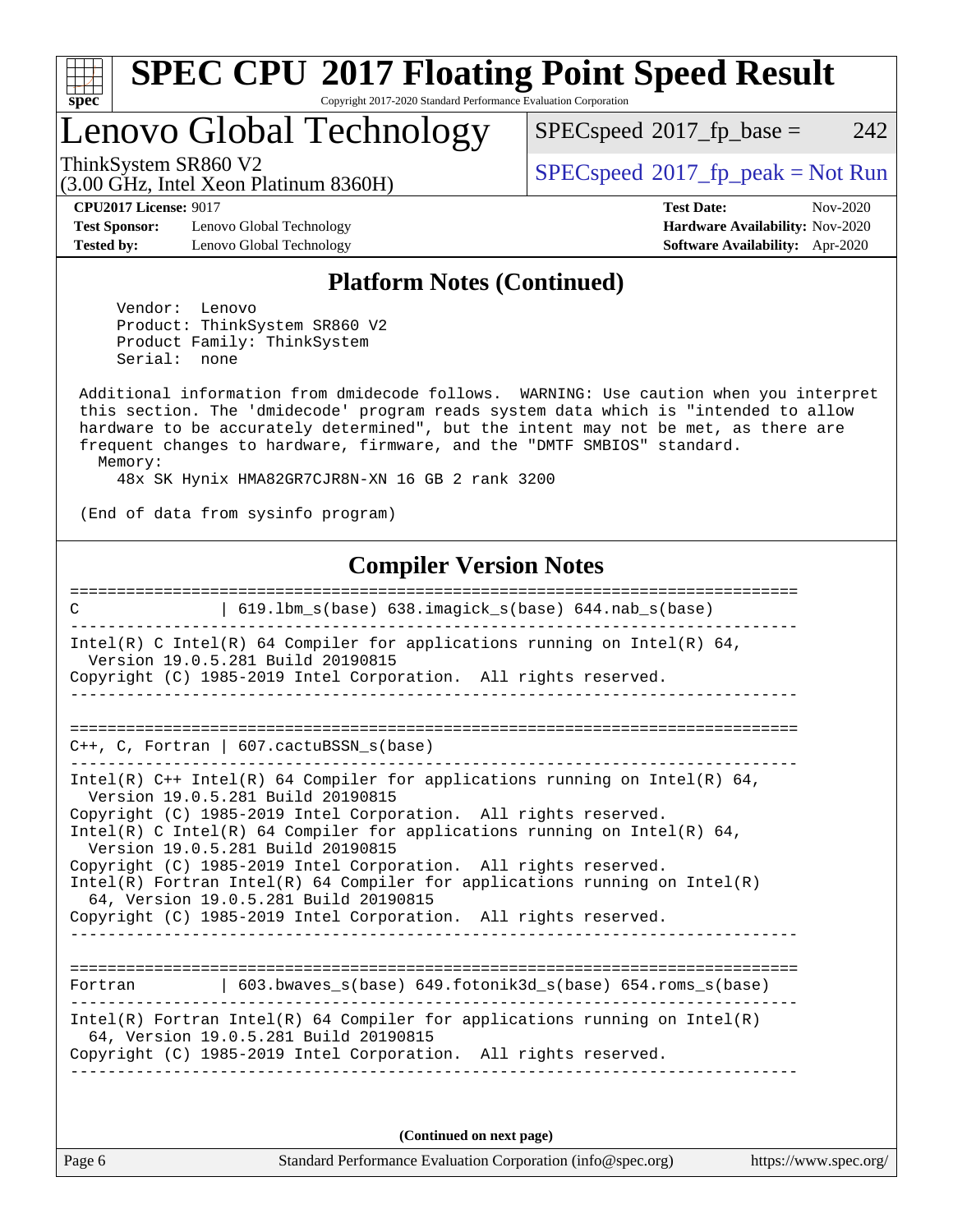

# Lenovo Global Technology

 $SPECspeed^{\circ}2017\_fp\_base = 242$  $SPECspeed^{\circ}2017\_fp\_base = 242$ 

(3.00 GHz, Intel Xeon Platinum 8360H)

ThinkSystem SR860 V2  $\begin{array}{c} \text{SPEC speed} \textdegree 2017\_fp\_peak = Not Run \end{array}$ 

**[Test Sponsor:](http://www.spec.org/auto/cpu2017/Docs/result-fields.html#TestSponsor)** Lenovo Global Technology **[Hardware Availability:](http://www.spec.org/auto/cpu2017/Docs/result-fields.html#HardwareAvailability)** Nov-2020 **[Tested by:](http://www.spec.org/auto/cpu2017/Docs/result-fields.html#Testedby)** Lenovo Global Technology **[Software Availability:](http://www.spec.org/auto/cpu2017/Docs/result-fields.html#SoftwareAvailability)** Apr-2020

**[CPU2017 License:](http://www.spec.org/auto/cpu2017/Docs/result-fields.html#CPU2017License)** 9017 **[Test Date:](http://www.spec.org/auto/cpu2017/Docs/result-fields.html#TestDate)** Nov-2020

#### **[Compiler Version Notes \(Continued\)](http://www.spec.org/auto/cpu2017/Docs/result-fields.html#CompilerVersionNotes)**

============================================================================== Fortran, C | 621.wrf\_s(base) 627.cam4\_s(base) 628.pop2\_s(base) ------------------------------------------------------------------------------ Intel(R) Fortran Intel(R) 64 Compiler for applications running on Intel(R) 64, Version 19.0.5.281 Build 20190815 Copyright (C) 1985-2019 Intel Corporation. All rights reserved. Intel(R) C Intel(R) 64 Compiler for applications running on Intel(R) 64, Version 19.0.5.281 Build 20190815 Copyright (C) 1985-2019 Intel Corporation. All rights reserved. ------------------------------------------------------------------------------

### **[Base Compiler Invocation](http://www.spec.org/auto/cpu2017/Docs/result-fields.html#BaseCompilerInvocation)**

[C benchmarks](http://www.spec.org/auto/cpu2017/Docs/result-fields.html#Cbenchmarks):

[icc](http://www.spec.org/cpu2017/results/res2020q4/cpu2017-20201123-24468.flags.html#user_CCbase_intel_icc_66fc1ee009f7361af1fbd72ca7dcefbb700085f36577c54f309893dd4ec40d12360134090235512931783d35fd58c0460139e722d5067c5574d8eaf2b3e37e92)

[Fortran benchmarks](http://www.spec.org/auto/cpu2017/Docs/result-fields.html#Fortranbenchmarks): [ifort](http://www.spec.org/cpu2017/results/res2020q4/cpu2017-20201123-24468.flags.html#user_FCbase_intel_ifort_8111460550e3ca792625aed983ce982f94888b8b503583aa7ba2b8303487b4d8a21a13e7191a45c5fd58ff318f48f9492884d4413fa793fd88dd292cad7027ca)

[Benchmarks using both Fortran and C](http://www.spec.org/auto/cpu2017/Docs/result-fields.html#BenchmarksusingbothFortranandC): [ifort](http://www.spec.org/cpu2017/results/res2020q4/cpu2017-20201123-24468.flags.html#user_CC_FCbase_intel_ifort_8111460550e3ca792625aed983ce982f94888b8b503583aa7ba2b8303487b4d8a21a13e7191a45c5fd58ff318f48f9492884d4413fa793fd88dd292cad7027ca) [icc](http://www.spec.org/cpu2017/results/res2020q4/cpu2017-20201123-24468.flags.html#user_CC_FCbase_intel_icc_66fc1ee009f7361af1fbd72ca7dcefbb700085f36577c54f309893dd4ec40d12360134090235512931783d35fd58c0460139e722d5067c5574d8eaf2b3e37e92)

[Benchmarks using Fortran, C, and C++:](http://www.spec.org/auto/cpu2017/Docs/result-fields.html#BenchmarksusingFortranCandCXX) [icpc](http://www.spec.org/cpu2017/results/res2020q4/cpu2017-20201123-24468.flags.html#user_CC_CXX_FCbase_intel_icpc_c510b6838c7f56d33e37e94d029a35b4a7bccf4766a728ee175e80a419847e808290a9b78be685c44ab727ea267ec2f070ec5dc83b407c0218cded6866a35d07) [icc](http://www.spec.org/cpu2017/results/res2020q4/cpu2017-20201123-24468.flags.html#user_CC_CXX_FCbase_intel_icc_66fc1ee009f7361af1fbd72ca7dcefbb700085f36577c54f309893dd4ec40d12360134090235512931783d35fd58c0460139e722d5067c5574d8eaf2b3e37e92) [ifort](http://www.spec.org/cpu2017/results/res2020q4/cpu2017-20201123-24468.flags.html#user_CC_CXX_FCbase_intel_ifort_8111460550e3ca792625aed983ce982f94888b8b503583aa7ba2b8303487b4d8a21a13e7191a45c5fd58ff318f48f9492884d4413fa793fd88dd292cad7027ca)

### **[Base Portability Flags](http://www.spec.org/auto/cpu2017/Docs/result-fields.html#BasePortabilityFlags)**

 603.bwaves\_s: [-DSPEC\\_LP64](http://www.spec.org/cpu2017/results/res2020q4/cpu2017-20201123-24468.flags.html#suite_basePORTABILITY603_bwaves_s_DSPEC_LP64) 607.cactuBSSN\_s: [-DSPEC\\_LP64](http://www.spec.org/cpu2017/results/res2020q4/cpu2017-20201123-24468.flags.html#suite_basePORTABILITY607_cactuBSSN_s_DSPEC_LP64) 619.lbm\_s: [-DSPEC\\_LP64](http://www.spec.org/cpu2017/results/res2020q4/cpu2017-20201123-24468.flags.html#suite_basePORTABILITY619_lbm_s_DSPEC_LP64) 621.wrf\_s: [-DSPEC\\_LP64](http://www.spec.org/cpu2017/results/res2020q4/cpu2017-20201123-24468.flags.html#suite_basePORTABILITY621_wrf_s_DSPEC_LP64) [-DSPEC\\_CASE\\_FLAG](http://www.spec.org/cpu2017/results/res2020q4/cpu2017-20201123-24468.flags.html#b621.wrf_s_baseCPORTABILITY_DSPEC_CASE_FLAG) [-convert big\\_endian](http://www.spec.org/cpu2017/results/res2020q4/cpu2017-20201123-24468.flags.html#user_baseFPORTABILITY621_wrf_s_convert_big_endian_c3194028bc08c63ac5d04de18c48ce6d347e4e562e8892b8bdbdc0214820426deb8554edfa529a3fb25a586e65a3d812c835984020483e7e73212c4d31a38223) 627.cam4\_s: [-DSPEC\\_LP64](http://www.spec.org/cpu2017/results/res2020q4/cpu2017-20201123-24468.flags.html#suite_basePORTABILITY627_cam4_s_DSPEC_LP64) [-DSPEC\\_CASE\\_FLAG](http://www.spec.org/cpu2017/results/res2020q4/cpu2017-20201123-24468.flags.html#b627.cam4_s_baseCPORTABILITY_DSPEC_CASE_FLAG) 628.pop2\_s: [-DSPEC\\_LP64](http://www.spec.org/cpu2017/results/res2020q4/cpu2017-20201123-24468.flags.html#suite_basePORTABILITY628_pop2_s_DSPEC_LP64) [-DSPEC\\_CASE\\_FLAG](http://www.spec.org/cpu2017/results/res2020q4/cpu2017-20201123-24468.flags.html#b628.pop2_s_baseCPORTABILITY_DSPEC_CASE_FLAG) [-convert big\\_endian](http://www.spec.org/cpu2017/results/res2020q4/cpu2017-20201123-24468.flags.html#user_baseFPORTABILITY628_pop2_s_convert_big_endian_c3194028bc08c63ac5d04de18c48ce6d347e4e562e8892b8bdbdc0214820426deb8554edfa529a3fb25a586e65a3d812c835984020483e7e73212c4d31a38223) [-assume byterecl](http://www.spec.org/cpu2017/results/res2020q4/cpu2017-20201123-24468.flags.html#user_baseFPORTABILITY628_pop2_s_assume_byterecl_7e47d18b9513cf18525430bbf0f2177aa9bf368bc7a059c09b2c06a34b53bd3447c950d3f8d6c70e3faf3a05c8557d66a5798b567902e8849adc142926523472) 638.imagick\_s: [-DSPEC\\_LP64](http://www.spec.org/cpu2017/results/res2020q4/cpu2017-20201123-24468.flags.html#suite_basePORTABILITY638_imagick_s_DSPEC_LP64) 644.nab\_s: [-DSPEC\\_LP64](http://www.spec.org/cpu2017/results/res2020q4/cpu2017-20201123-24468.flags.html#suite_basePORTABILITY644_nab_s_DSPEC_LP64) 649.fotonik3d\_s: [-DSPEC\\_LP64](http://www.spec.org/cpu2017/results/res2020q4/cpu2017-20201123-24468.flags.html#suite_basePORTABILITY649_fotonik3d_s_DSPEC_LP64) 654.roms\_s: [-DSPEC\\_LP64](http://www.spec.org/cpu2017/results/res2020q4/cpu2017-20201123-24468.flags.html#suite_basePORTABILITY654_roms_s_DSPEC_LP64)